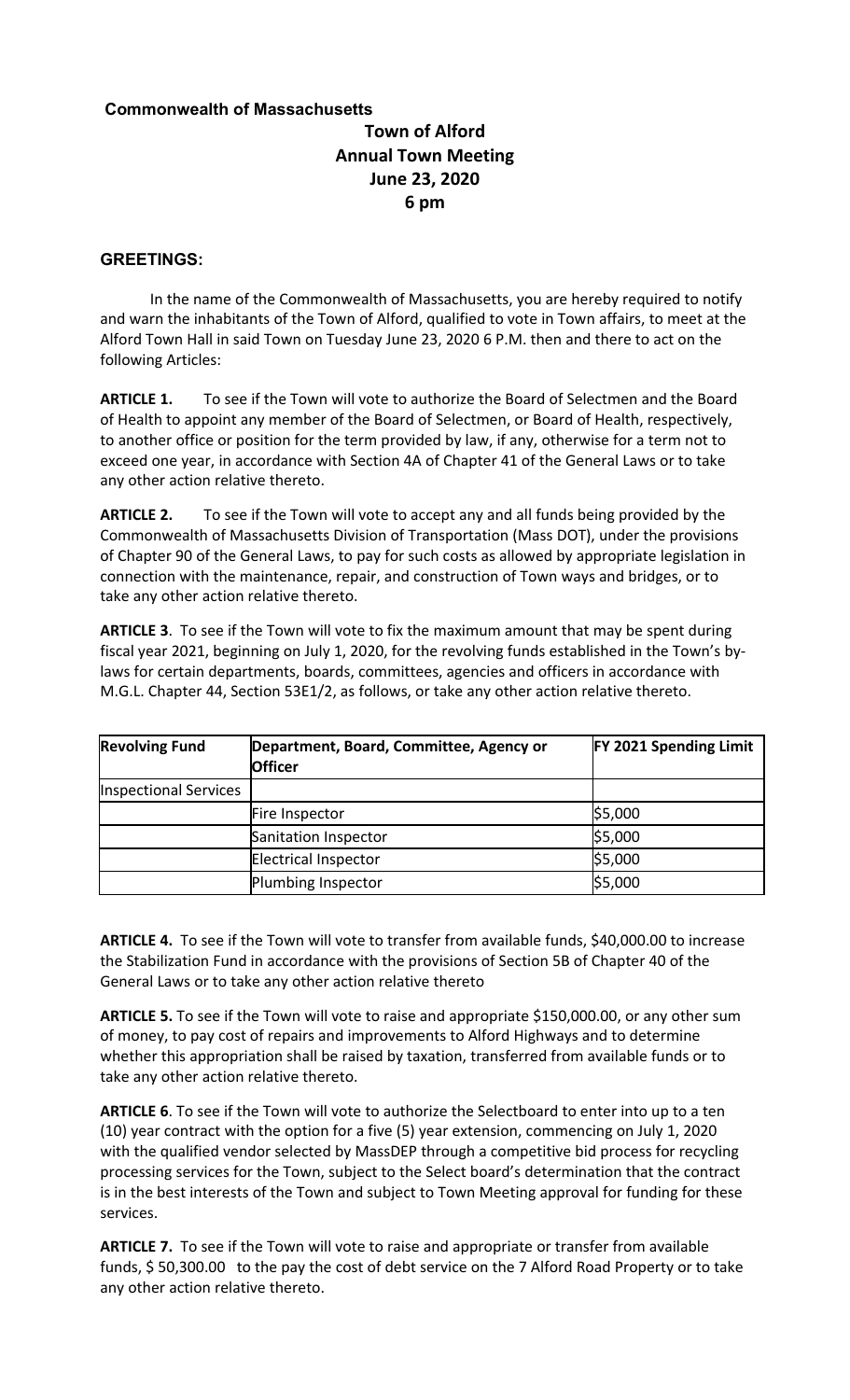ARTICLE 8. To see if the Town will vote to raise and appropriate \$ 2,563.00 for emergency medical services provided by the Southern Berkshire Volunteer Ambulance or to take any other action relative thereto.

ARTICLE 9. To see if the Town will vote to transfer from available funds, \$30,000.00 to the Alford Link Enterprise Stabilization Fund in accordance with the provisions of Section 5B of Chapter 40 of the General Laws or to take any other action relative thereto.

|                 | <b>Broadband Enterprise fund</b> | <b>FY 2020</b> | <b>FY 2021</b> |
|-----------------|----------------------------------|----------------|----------------|
| 1               | <b>ISP Subscription Fees</b>     | 158,674        | 150,000        |
| $\overline{2}$  | <b>Salaries</b>                  | 10,000         | 10,000         |
| 3               | Repairs, Maintenance             | 40,000         | 40,000         |
| 4               | <b>Contracted Services</b>       | 14,400         | 32,400         |
| $\vert$ 5       | <b>CAF II Fees</b>               | 1,500          | 1,500          |
| $\vert 6 \vert$ | Poles Fees                       | 9,384          | 10,000         |
| 17              | Insurance                        | 3,555          | 10,000         |
| 8               | Debt Service                     | 90,000         | 90,000         |
| 19              | Capital Replacement/Improvements | 14,286         | 14,000         |
| $ 10\rangle$    | Reserve Fund                     | 20,000         | 20,000         |
|                 | <b>TOTAL EXPENSES</b>            | 361,799        | 377,900        |
|                 |                                  |                |                |

**ARTICLE 10.** To see if the Town will vote to appropriate from receipts of Alford Link the following sums to operate the Alford Link Enterprise fund.

**ARTICLE 11.** To see if the Town will vote to raise and appropriate to defray the charges and Expenses of the Town described in the Feature Accounts on these Pages, including the salaries of the Town Officers and Employees for FY **2021**

|                |                                 | <b>FY 2020</b> | <b>FY 2021</b> |
|----------------|---------------------------------|----------------|----------------|
|                |                                 |                |                |
| $\mathbf{1}$   | SBRSD-Operating/Transp.         | 454,070        | 444,966        |
| $\overline{2}$ | SBRSD-Capital                   | 12,322         | 9,490          |
| 2A             | SBRSD-bond                      | 12,923         | 9,677          |
| $\overline{3}$ | Insurance                       | 39,910         | 39,910         |
| $\overline{4}$ | <b>Community Health Program</b> | 1,000          | 1,000          |
| 5              | <b>Berkshire Mental Health</b>  | 177            | 177            |
| 6              | Visiting Nurse Association      | 600            | 600            |
| $\overline{7}$ | Debt Service                    | 117,000        | 117,000        |
| 8              | Veteran's Service               | 1,942          | 1,894          |
| 9              | So. Berkshire Solid Waste       | 1,902          | zero           |
| 10             | Berkshire Regional Retirement   | 43,429         | 45,423         |
| 11             | Berkshire Regional Planning     | 894            | 904            |
| 12             | Veteran's Benefits              | 4,800          | 4,800          |
| 13             | <b>Insect Pest Control</b>      | 1,000          | 1,000          |
| 14             | <b>Emergency Reserve</b>        | 16,000         | 16,000         |
| 15             | <b>Town Buildings</b>           | 67,000         | 60,000         |
| 16             | <b>Street Lighting</b>          | 350            | 350            |
| 17             | Sanitation                      | 58,000         | 58,000         |
| 18             | Snow & Ice Overtime Fund        | 10,000         | 12,500         |
| 19             | Public Works Highway            | 60,000         | 60,000         |
| 20             | Rd. Superintendent Salary       | 69,909         | 72,007         |
| 21             | <b>Employee Benefits</b>        | 64,790         | 72,640         |
| 22             | Public Works Employee 2         | 50,644         | 52,164         |
| 23             | Public Works Employee 3         | 19,422         | 37,584         |
| 24             | Public Works Snow & Ice         | 60,000         | 60,000         |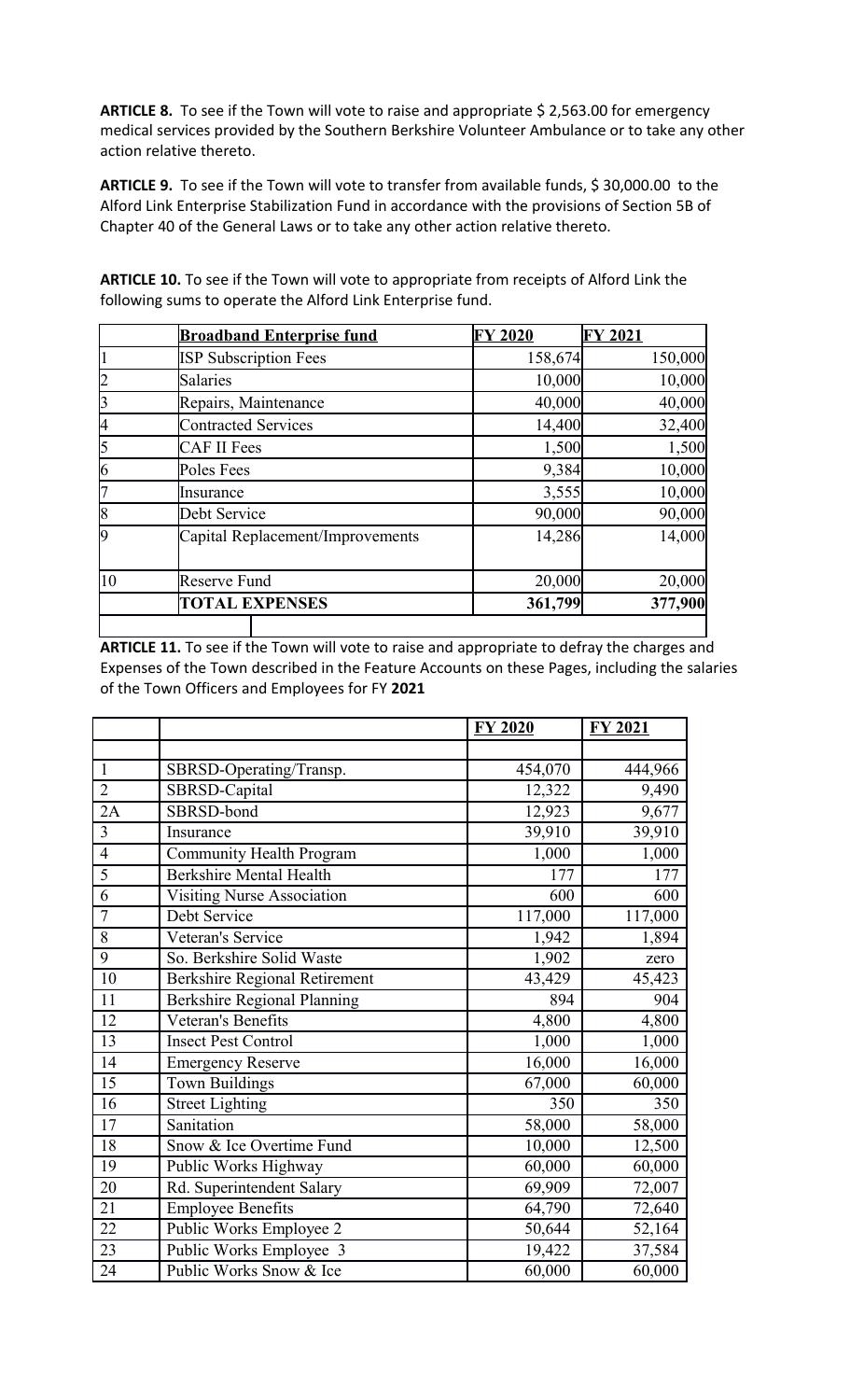| 25 | Machinery & Maintenance                  | 15,000         | 15,000         |
|----|------------------------------------------|----------------|----------------|
| 26 | Fire Department                          | 15,500         | 15,500         |
| 27 | Alford firefighter stipends              | 17,200         | 17,200         |
| 28 | Fire Chief Expense                       | 300            | 300            |
| 29 | <b>Police Department</b>                 | 31,000         | 31,000         |
| 30 | <b>Emergency MGMT Coordinator</b>        | 1,000          | 1,000          |
| 31 | Board of Health Agent                    |                | 3,000          |
| 32 | 911                                      | 8,956          | 9,224          |
| 33 | Reverse 911                              | 2,500          | 2,500          |
| 34 | Medicare                                 | 4,500          | 4,500          |
| 35 | Division of Employment                   | 3,500          | 3,500          |
| 36 | Eagle Fund                               | 1,000          | 1,000          |
| 37 | <b>Grant Writer</b>                      | 2,000          | 2,000          |
|    | <b>TOTAL</b>                             | 1,270,540      | 1,283,810      |
|    |                                          |                |                |
|    |                                          |                |                |
|    |                                          | <b>FY 2020</b> | <b>FY 2021</b> |
|    | <b>GENERAL GOVERNMENT</b>                |                |                |
| 38 | Assessor's Expense                       | 18,230         | 23,230         |
| 39 | <b>Assessor's Clerk Salary</b>           | 9,992          | 10,292         |
| 40 | <b>Selectmen's Expense</b>               | 5,000          | 5,000          |
| 41 | <b>Admin Assts Salaries</b>              | 28,501         | 30,170         |
| 42 | <b>Accountant's Salary</b>               | 10,740         | 11,062         |
| 43 | Accountant's Expense                     | 1,000          | 1,000          |
| 44 | Tax Collector's Expense                  | 3,420          | 3,400          |
| 45 | Town Clerk's Expense                     | 1,650          | 2,000          |
| 46 | <b>Treasurer Expense</b>                 | 2,000          | 2,000          |
| 47 | Board of Registration Expense            | 1,200          | 2,900          |
| 48 | Board of Appeals Expense                 | 250            | 250            |
| 49 | <b>Planning Board Expense</b>            | 2,000          | 2,000          |
| 50 | Moderator's Expense                      | 50             | 50             |
| 51 | SBRSD-Rep Expense                        | 800            | 800            |
| 52 | Council on Aging Expense                 | 920            | 950            |
| 53 | <b>Building Inspector Expense</b>        | 2,455          | 2,455          |
| 54 | <b>Conservation Commission expense</b>   | 2,000          | 2,000          |
| 55 | Library Trustee's Expense                | 700            | 700            |
| 56 | Hazardous Waste Commission               | 663            | zero           |
| 57 | Hazardous Waste Center                   | 1,869          | 1,002          |
| 58 | <b>Town Counsel Expense</b>              | 1,500          | 1,500          |
| 59 | Town Counsel Salary                      | 11,000         | 11,000         |
| 60 | Animal Control Officer Salary            | 2,141          | 3,000          |
| 61 | Animal Control Officer/Inspector Expense | 500            | 500            |
| 62 | Alford news Letter                       | 1,200          | zero           |
| 63 | <b>Finance Committee</b>                 | 150            | 150            |
| 64 | Tree Warden's Expense                    | 10,000         | 10,000         |
| 65 | <b>Historic Commission</b>               | 7,775          | 4,000          |
| 66 | GB-Library                               | 1,100          | 1,500          |
| 67 | IT Support Salary                        | 3,378          | 3,480          |
| 68 | <b>IT Maintenance</b>                    | 19,500         | 20,500         |
| 69 | <b>SBETC</b>                             | 5,035          | 5,136          |
|    | <b>TOTAL</b>                             | 156,719        | 162,027        |
|    |                                          |                |                |
|    |                                          | <b>FY 2020</b> | <b>FY 2021</b> |
|    | <b>TOWN OFFICER'S SALARY</b>             |                |                |
| 70 | Assessor, Chairman                       | 4,000          | 2,800          |
| 71 | Assessor                                 | 2,200          | 2,800          |